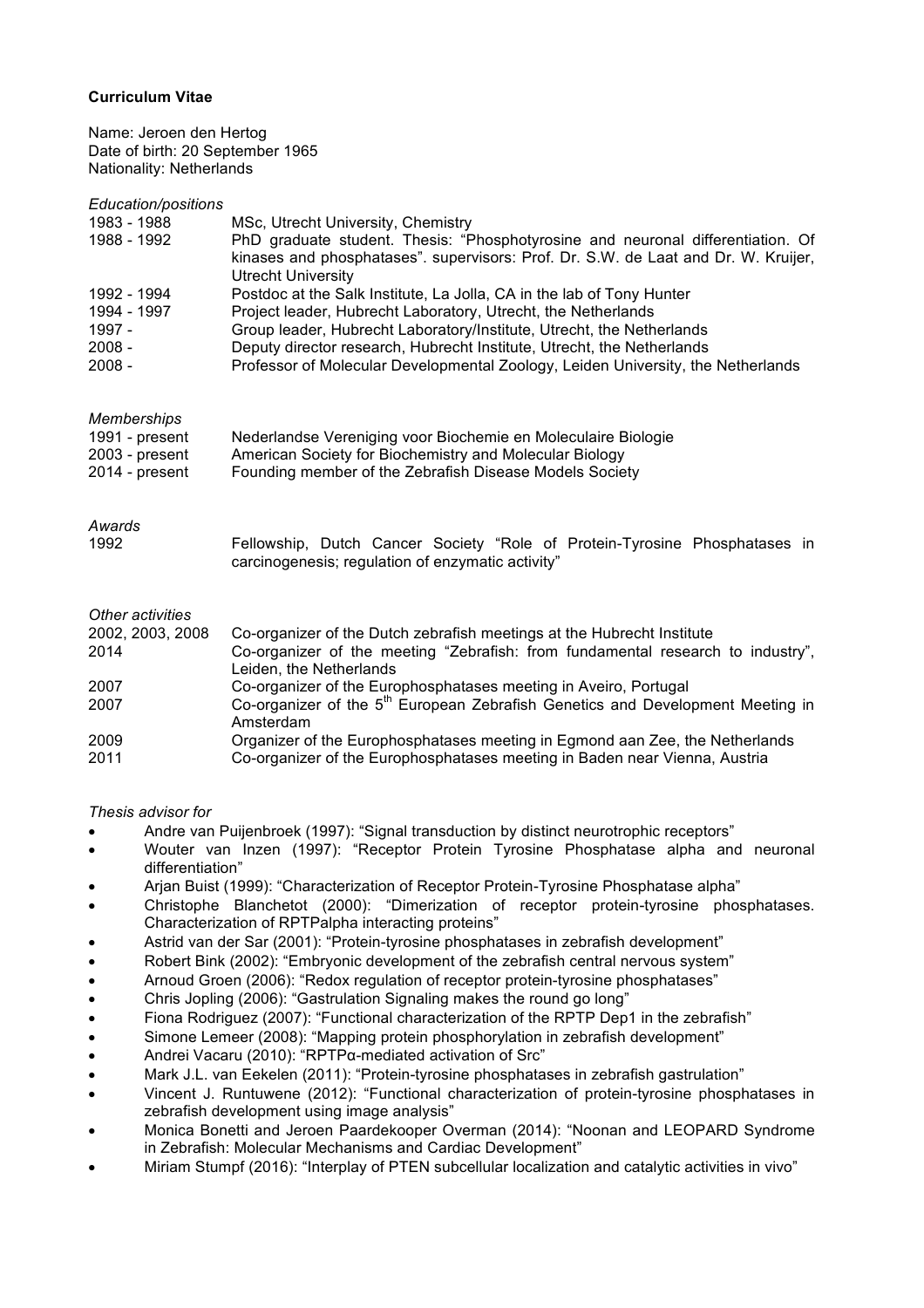|      | Invited speaker on meetings (2010-2016)                                            |
|------|------------------------------------------------------------------------------------|
| 2010 | Cancer Genomics Center annual meeting, Utrecht                                     |
| 2010 | Disease Modeling in Zebrafish meeting, Boston, MA, USA                             |
| 2010 | FASEB meeting "Protein Phosphatases" Steamboat Springs, CO, USA                    |
| 2010 | Protein Phosphorylation, The Salk Institute, La Jolla, CA, USA                     |
| 2010 | ZF-CANCER meeting, San Sebastian, Spain                                            |
| 2011 | PTPNET, Rehovot, Israel                                                            |
| 2011 | 4 <sup>th</sup> Strategic conference of zebrafish investigators, Asilomar, CA, USA |
| 2011 | 4 <sup>th</sup> Zebrafish disease models meeting, Edinburgh, UK                    |
| 2011 | Europhosphatases, Baden bei Wien, Austria                                          |
| 2012 | Phosphatases in human disease, Melbourne, Australia                                |
| 2012 | Zebrafish 2012, 13 <sup>th</sup> Australia and New Zealand workshop                |
| 2012 | Fishing for answers: Zebrafish models of human development & disease, Cold Spring  |
|      | Harbor Asia Conference, Suzhou, China                                              |
| 2012 | Cellular Signaling & Molecular Medicine, Cavtat-Dubrovnik, Croatia                 |
| 2012 | FASEB Meeting "Protein Phosphatases", Snowmass, CO, USA                            |
| 2013 | 5 <sup>th</sup> Strategic conference of zebrafish investigators, Asilomar, CA, USA |
| 2013 | Aarhus University, Denmark; host: Claus Oxvig                                      |
| 2013 | Europhosphatases 2013, Rehovot, Israel                                             |
| 2014 | Yale University, host: Anton M. Bennett                                            |
| 2014 | 3 <sup>rd</sup> European Zebrafish PI Meeting, Ein-Gedi, Israel                    |
| 2014 | 7th Zebrafish disease models conference, Madison, WI, USA                          |
| 2014 | FASEB meeting on Protein Phosphatases, Nassau, the Bahamas                         |
| 2015 | Invited talk at UC Davis, Davis, CA, USA; host: Fawaz Haj                          |
| 2015 | 6 <sup>th</sup> Strategic Zebrafish PI meeting, Asilomar, CA, USA                  |
| 2015 | Europhosphatases, Turku, Finland                                                   |
| 2015 | Zebrafish Disease Models 8, Boston, MA, USA                                        |
| 2016 | 4 <sup>th</sup> European Zebrafish PI meeting, Lisbon, Portugal                    |
| 2016 | FASEB meeting on Protein Phosphatases, Steamboat Springs, CO, USA                  |

Zebrafish Disease Models 9, Singapore

| Grants (2010-2016) |                                                                                                                                                |
|--------------------|------------------------------------------------------------------------------------------------------------------------------------------------|
| 2010               | Cancer Genomics Center "Anti-cancer activity of fungal secondary metabolites"                                                                  |
| 2012               | ZonMw 205200001-1 "Bioprospecting for novel antibiotics"                                                                                       |
| 2012               | Yale/ Subward No. M12A11433 (NIH-grant) "Signaling by gain-of-function Shp-2<br>mutants in Noonan syndrome" (project leader: Anton M. Bennett) |
| 2016               | Horizon 2020 ERARE project NSEuroNET (project leader: Marco Tartaglia)                                                                         |

*Patents etc. (2008-2014)*

Patent application "Novel antibiotic" submitted on 30 July 2014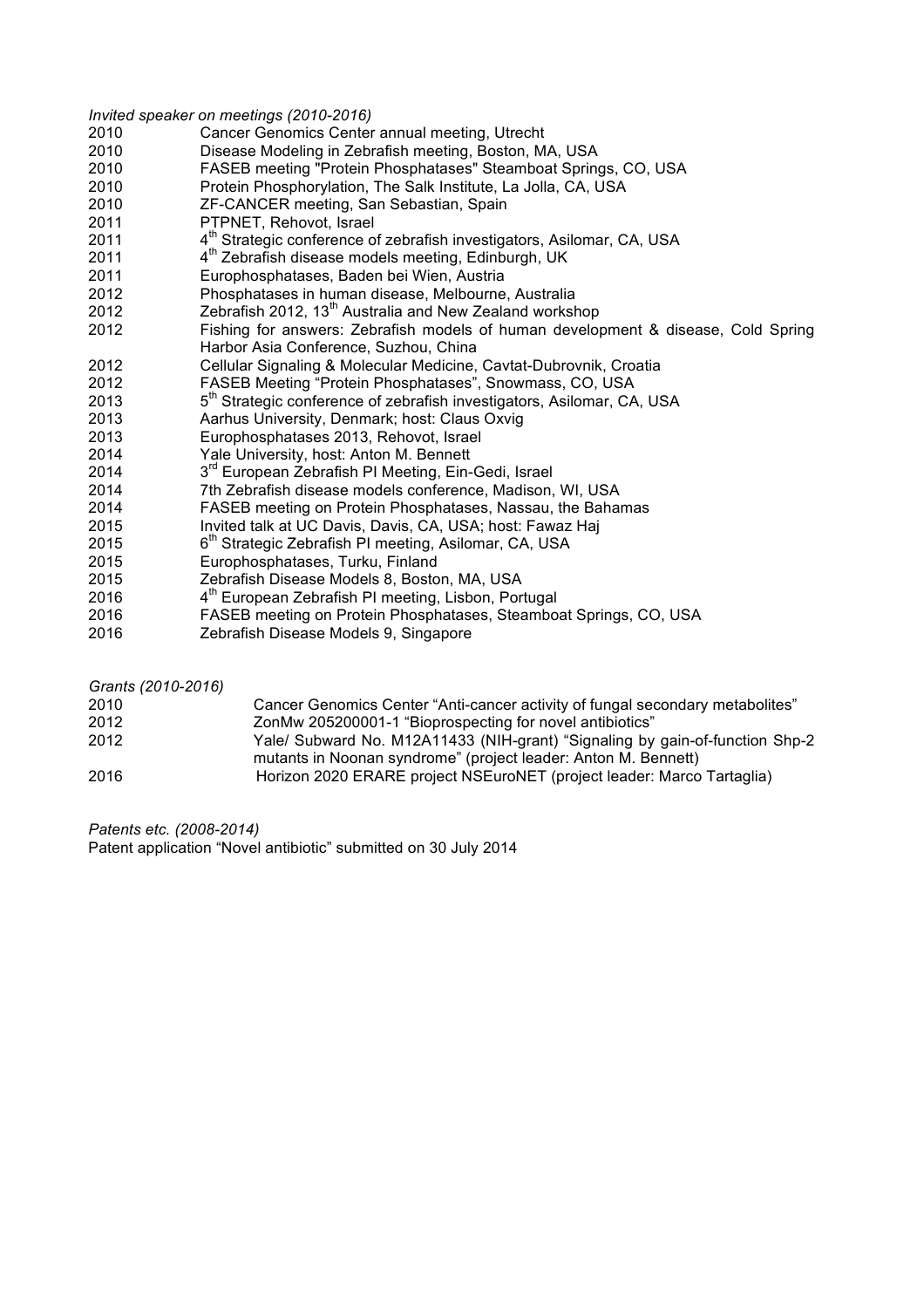## **Publications in refereed journals (***complete)*

- de Groot, R.P., Rijken, P.J., den Hertog, J., Boonstra, J., Verkleij, A.J., de Laat, S.W., Kruijer, W. (1990) Microgravity decreases c-fos induction and serum response element activity. J. Cell Sci. 97: 33-38.
- de Groot, R.P., Rijken, P.J., den Hertog, J., Boonstra, J., Verkleij, A.J., de Laat, S.W., Kruijer, W. (1991) Nuclear responses to protein kinase C signal transduction are sensitive to gravity changes. Exp. Cell Res. 197: 87-90.
- den Hertog, J., de Laat, S.W., Schlessinger, J., Kruijer, W. (1991) Neuronal differentiation in response to epidermal growth factor of transfected murine P19 embryonal carcinoma cells expressing human epidermal growth factor receptors. Cell Growth Differ. 2: 155-164.
- den Hertog, J., Eman, R., Tertoolen, L.G., de Laat, S.W., Kruijer, W. (1991) Characterization of a tyrosine kinase signaling pathway in undifferentiated P19 embryonal carcinoma cells. Exp. Cell Res. 196: 226-232.
- Shen, S., Kruyt, F.A., den Hertog, J., van der Saag, P.T., Kruijer, W. (1991) Mouse and human retinoic acid receptor beta 2 promoters: sequence comparison and localization of retinoic acid responsiveness. DNA Seq. 2: 111-119.
- de Laat, S.W., de Groot, R.P., den Hertog, J., Rijken, P.J., Verkleij, A.J., Kruijer, W., Boonstra, J. (1992) Epidermal growth factor induced signal transduction in A431 cells is influenced by altered gravity conditions. Physiologist 35: S19-S22.
- den Hertog, J., de Groot, R.P., de Laat, S.W., Kruijer, W. (1992) EGF-induced jun B-expression in transfected P19 embryonal carcinoma cells expressing EGF-receptors is dependent on Jun D. Nucleic.Acids Res. 20: 125-130.
- den Hertog, J., Pals, C.E., Jonk, L.J., Kruijer, W. (1992) Differential expression of a novel murine nonreceptor protein tyrosine phosphatase during differentiation of P19 embryonal carcinoma cells. Biochem. Biophys. Res. Commun. 184: 1241-1249.
- Peppelenbosch, M.P., Tertoolen, L.G., den Hertog, J., de Laat, S.W. (1992) Epidermal growth factor activates calcium channels by phospholipase A2/5-lipoxygenase-mediated leukotriene C4 production. Cell 69: 295-303.
- de Groot, R.P., den Hertog, J., Vandenheede, J.R., Goris, J., Sassone-Corsi, P. (1993) Multiple and cooperative phosphorylation events regulate the CREM activator function. EMBO J. 12: 3903-3911.
- den Hertog, J., Pals, C.E., Peppelenbosch, M.P., Tertoolen, L.G., de Laat, S.W., Kruijer, W. (1993) Receptor protein tyrosine phosphatase alpha activates pp60c-src and is involved in neuronal differentiation. EMBO J. 12: 3789-3798.
- den Hertog, J., Tracy, S., Hunter, T. (1994) Phosphorylation of receptor protein-tyrosine phosphatase alpha on Tyr789, a binding site for the SH3-SH2-SH3 adaptor protein GRB-2 in vivo. EMBO J. 13: 3020-3032.
- den Hertog, J., Kruijer, W. (1994) Receptor protein-tyrosine phosphatase alpha: regulation by phosphorylation and involvement in neuronal differentiation. Adv. Prot. Phosphat. 8: 311-324.
- Chen, L., Wu, L., Otaka, A., Smyth, M.S., Roller, P.P., Burke, T.R.J., den Hertog, J., Zhang, Z.Y. (1995) Why is phosphonodifluoromethyl phenylalanine a more potent inhibitory moiety than phosphonomethyl phenylalanine toward protein-tyrosine phosphatases? Biochem. Biophys. Res. Commun. 216: 976-984.
- den Hertog, J., Sap, J., Pals, C.E., Schlessinger, J., Kruijer, W. (1995) Stimulation of receptor proteintyrosine phosphatase alpha activity and phosphorylation by phorbol ester. Cell Growth Differ. 6: 303- 307.
- Ameerun, R.F., de Winter, J.P., van den Eijnden-van Raaij, A.J., den Hertog, J., de Laat, S.W., Tertoolen, L.G. (1996) Activin and basic fibroblast growth factor regulate neurogenesis of murine embryonal carcinoma cells. Cell Growth Differ. 7: 1679-1688.
- Bilwes, A.M., den Hertog, J., Hunter, T., Noel, J.P. (1996) Structural basis for inhibition of receptor protein-tyrosine phosphatase-alpha by dimerization. Nature 382: 555-559.
- den Hertog, J., Hunter, T. (1996) Tight association of GRB2 with receptor protein-tyrosine phosphatase alpha is mediated by the SH2 and C-terminal SH3 domains. EMBO J. 15: 3016-3027.
- den Hertog, J., Overvoorde, J., de Laat, S.W. (1996) Expression of receptor protein-tyrosine phosphatase alpha mRNA and protein during mouse embryogenesis. Mech. Dev. 58: 89-101.
- van Puijenbroek, A.A., van Weering, D.H., van den Brink, C.E., Bos, J.L., van der Saag, P.T., de Laat, S.W., den Hertog, J. (1997) Cell scattering of SK-N-MC neuroepithelioma cells in response to Ret and FGF receptor tyrosine kinase activation is correlated with sustained ERK2 activation. Oncogene 14: 1147-1157.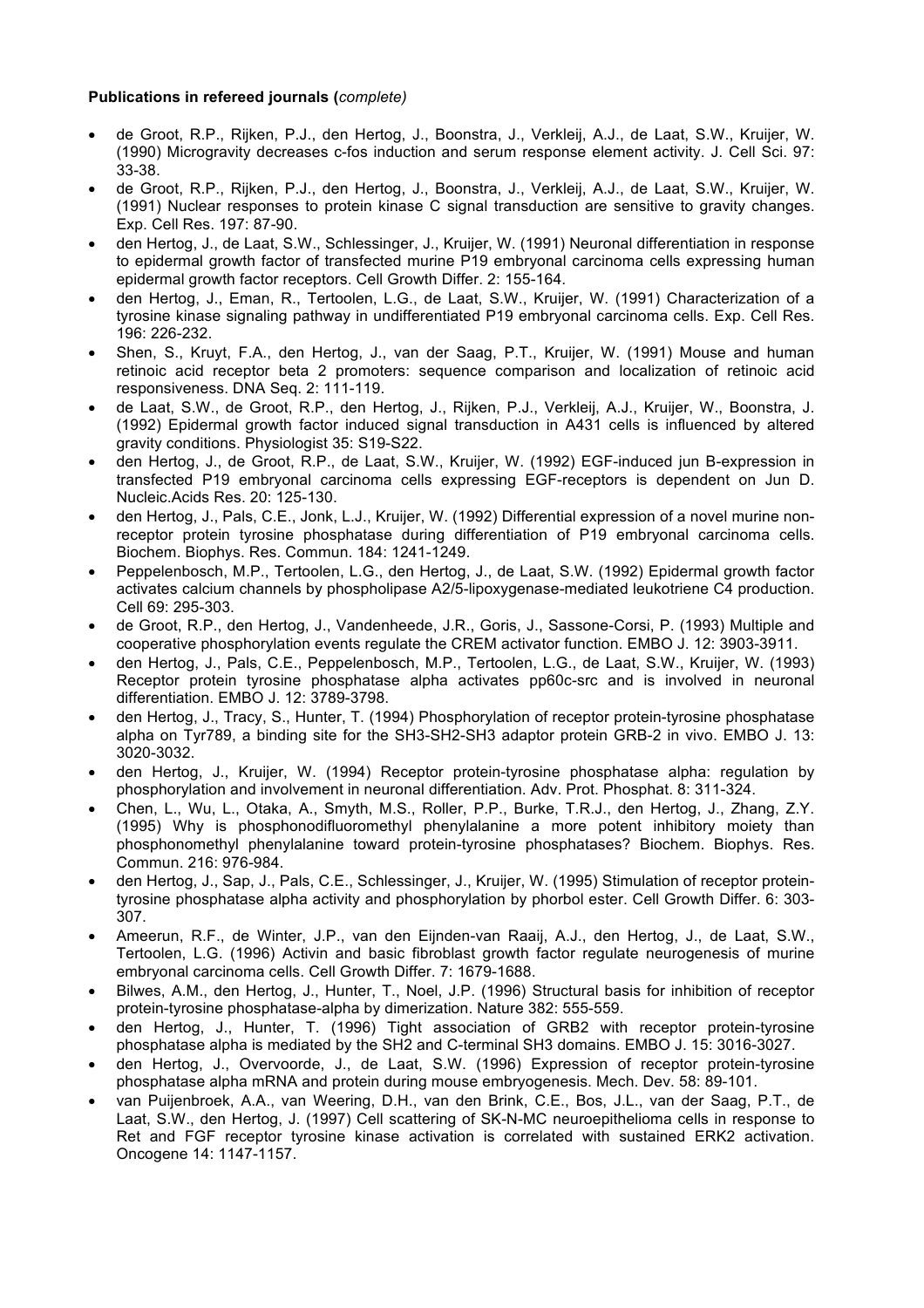- Wu, L., Buist, A., den Hertog, J., Zhang, Z.Y. (1997) Comparative kinetic analysis and substrate specificity of the tandem catalytic domains of the receptor-like protein-tyrosine phosphatase alpha. J. Biol. Chem. 272: 6994-7002.
- Buist, A., Tertoolen, L.G., den Hertog, J. (1998) Potentiation of G-protein-coupled receptor-induced MAP kinase activation by exogenous EGF receptors in SK-N-MC neuroepithelioma cells. Biochem. Biophys. Res. Commun. 251: 6-10.
- Buist, A., Zhang, Y.L., Keng, Y.F., Wu, L., Zhang, Z.Y., den Hertog, J. (1999) Restoration of potent protein-tyrosine phosphatase activity into the membrane-distal domain of receptor protein-tyrosine phosphatase alpha. Biochemistry 38: 914-922.
- de Laat, S.W., Boonstra, J., Defize, L.H., Kruijer, W., van der Saag, P.T., Tertoolen, L.G., van Zoelen, E.J., den Hertog, J. (1999) Growth factor signalling. Int. J. Dev. Biol. 43: 681-691.
- den Hertog, J. (1999) Protein-tyrosine phosphatases in development. Mech. Dev. 85: 3-14.
- den Hertog, J., Blanchetot, C., Buist, A., Overvoorde, J., van der Sar, A., Tertoolen, L.G. (1999) Receptor protein-tyrosine phosphatase signalling in development. Int. J. Dev. Biol. 43: 723-733.
- Jiang, G., den Hertog, J., Su, J., Noel, J., Sap, J., Hunter, T. (1999) Dimerization inhibits the activity of receptor-like protein-tyrosine phosphatase-alpha. Nature 401: 606-610.
- Kester, H.A., Blanchetot, C., den Hertog, J., van der Saag, P.T., van der Burg, B. (1999) Transforming growth factor-beta-stimulated clone-22 is a member of a family of leucine zipper proteins that can homo- and heterodimerize and has transcriptional repressor activity. J. Biol. Chem. 274: 27439-27447.
- van der Sar, A.M., de Fockert, J., Betist, M., Zivkovic, D., den Hertog, J. (1999) Pleiotropic effects of zebrafish protein-tyrosine phosphatase-1B on early embryonic development. Int. J. Dev. Biol. 43: 785-794.
- Verheijen, M.H., Wolthuis, R.M., Defize, L.H., den Hertog, J., Bos, J.L. (1999) Interdependent action of RalGEF and Erk in Ras-induced primitive endoderm differentiation of F9 embryonal carcinoma cells. Oncogene 18: 4435-4439.
- Blanchetot, C., den Hertog, J. (2000) Antibody-induced dimerization of HARPTPalpha-EGFR chimera suggests a ligand dependent mechanism of regulation for RPTPalpha. FEBS Lett. 484: 235-240.
- Blanchetot, C., den Hertog, J. (2000) Multiple interactions between receptor protein-tyrosine phosphatase (RPTP) alpha and membrane-distal protein-tyrosine phosphatase domains of various RPTPs. J. Biol. Chem. 275: 12446-12452.
- Buist, A., Blanchetot, C., den Hertog, J. (2000) Involvement of the membrane distal catalytic domain in pervanadate-induced tyrosine phosphorylation of receptor protein-tyrosine phosphatase alpha. Biochem. Biophys. Res. Commun. 267: 96-102.
- Buist, A., Blanchetot, C., Tertoolen, L.G., den Hertog, J. (2000) Identification of p130cas as an in vivo substrate of receptor protein-tyrosine phosphatase alpha. J. Biol. Chem. 275: 20754-20761.
- Jiang, G., den Hertog, J., Hunter, T. (2000) Receptor-like protein tyrosine phosphatase alpha homodimerizes on the cell surface. Mol. Cell. Biol. 20: 5917-5929.
- Tertoolen, L.G., Blanchetot, C., Jiang, G., Overvoorde, J., Gadella, T.W.J., Hunter, T., den Hertog, J. (2001) Dimerization of Receptor Protein-Tyrosine Phosphatase alpha in living cells. BMC Cell Biol. 2: 8.
- van der Sar, A., Betist, M., de Fockert, J., Overvoorde, J., Zivkovic, D., den Hertog, J. (2001) Expression of receptor protein-tyrosine phosphatase alpha, sigma and LAR during development of the zebrafish embryo. Mech. Dev. 109: 423-426.
- Blanchetot, C., Tertoolen, L.G., den Hertog, J. (2002) Regulation of Receptor Protein Tyrosine Phosphatase alpha by oxidative stress. EMBO J. 21: 493-503.
- van der Sar, A., Zivkovic, D., den Hertog, J. (2002) Eye defects in receptor protein-tyrosine phosphatase alpha knock-down zebrafish. Dev. Dyn. 223: 292-297.
- Blanchetot, C., Tertoolen, L.G., Overvoorde, J., den Hertog, J. (2002) Intra- and inter-molecular interactions between intracellular domains of Receptor Protein-Tyrosine Phosphatases. J. Biol. Chem. 277: 47263-47269.
- Gross, S., Blanchetot, C., Schepens, J., Albet, S., Lammers, R., den Hertog, J., Hendriks, W. (2002). Multimerization of the protein tyrosine phosphatase-like IDDM autoantigens IA-2 and IA-2β with receptor PTPs: inhibition of RPTPα enzymatic activity. J. Biol. Chem. 277: 48139-48145.
- Rohn, J.L., Zhang, Y.H., Aalbers, R.I.J.M., Otto, N., den Hertog, J., Henriquez, N.V., van de Velde, C.J.H., Kuppen, P.J.K., Mumberg, D., Donner, P., Noteborn, M.H.M. (2002) A tumor-specific kinase activity regulates the viral death protein Apoptin. J. Biol. Chem. 277: 50820-50827.
- den Hertog, J. (2003) Regulation of protein phosphatases in disease and behaviour. EMBO Rep. 4: 1027-1032.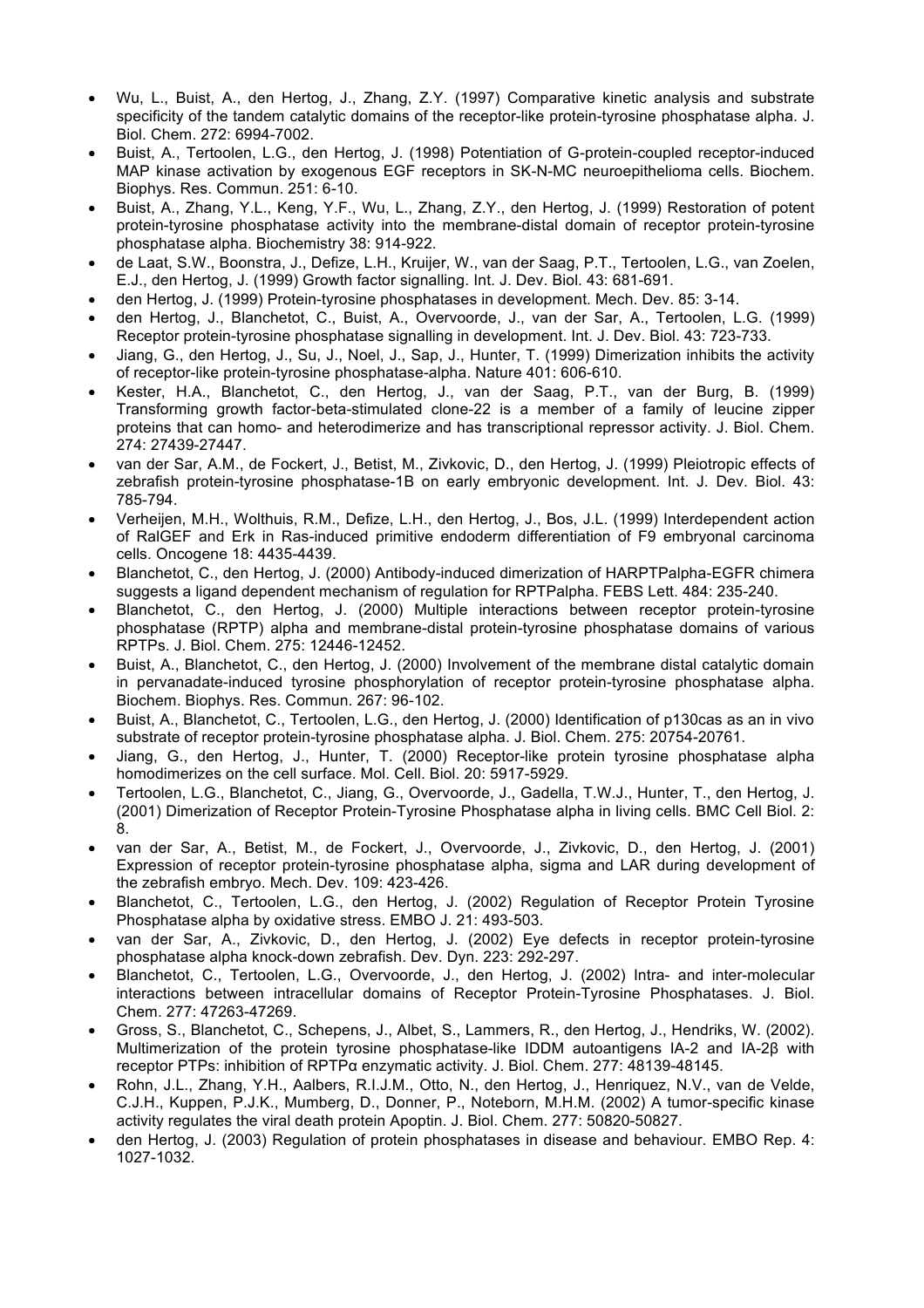- van der Wijk, T., Blanchetot, C., Overvoorde, J. den Hertog, J. (2003) Redox-regulated rotational coupling of Receptor Protein-Tyrosine Phosphatase α dimers. J. Biol. Chem. 278: 13968-13974.
- Toledano-Katchalski, H., Tiran, Z., Sines, T., Shani, G., Granot-Attas, S., den Hertog, J., Elson, A. (2003) Dimerization in vivo and inhibition of the non-receptor form of protein tyrosine phosphatase Epsilon. Mol. Cell. Biol., 23: 5460-5471.
- Bink, R.J., Habuchi, H., Lele, Z., Dolk, E., Joore, J., Rauch, G.J., Geisler, R., Wilson, S., den Hertog, J., Kimata, K., Zivkovic, D. (2003) Heparan sulfate 6-O-sulfotransferase is essential for muscle development in Zebrafish. J. Biol. Chem. 278: 31118-31127.
- Lorber, B., Berry, M., Hendriks, W., den Hertog, J., Pulido, R., Logan, A. (2004) Stimulated regeneration of the crushed adult rat optic nerve correlates with attenuated expression of the protein tyrosine phosphatases RPTPalpha, STEP, and LAR. Mol. Cell. Neurosci. 27: 404-416.
- van der Wijk, T., Overvoorde, J., den Hertog, J. (2004) H2O2 induced intermolecular disulfide bond formation between Receptor Protein-Tyrosine Phosphatases. J. Biol. Chem. 279: 44355-44361.
- Persson, C., Sjöblom, T., Groen, A., Kappert, K., Engström, U., Hellman, U., Heldin, C.H., den Hertog, J., Östman, A. (2004) Preferential oxidation of the second phosphatase domain of receptorlike PTP-α revealed by an antibody against oxidized protein tyrosine phosphatases. Proc. Natl. Acad. Sci. 101: 1886-1891.
- Hsia, D.A., Lim, S.T., Bernard-Triflo, J.A., Mitra, S.K., Tanaka, S., den Hertog, J., Streblow, D.N., Ilic, D., Ginsberg, M.H., Schlaepfer, D.D. (2005) Integrin alpha4beta1 promotes FAK-independent cell motility via alpha4 cytoplasmic domain-specific activation of c-Src. Mol. Cell. Biol. 25: 9700-9712.
- De Guzman, B., Hisatsune, J., Nakayama, M., Yahiro, K., Wada, A., Yamasaki, E., Nishi, Y., Yamazaki, S., Azuma, T., Ito, Y., Ohtani, M., van der Wijk, T., den Hertog, J., Moss, J., Hirayama, T. (2005) Cytotoxicity and recognition of receptor-like protein tyrosine phosphatases, RPTPalpha and RPTPbeta, by Helicobacter pylori m2VacA. Cell. Microbiol. 7: 1285-1293.
- Jopling, C., den Hertog, J. (2005) Fyn/Yes and non-canonical Wnt signaling converge on RhoA in vertebrate gastrulation cell movements. EMBO Rep. 6: 426–431.
- den Hertog, J. (2005) Chemical genetics: drug screens in zebrafish. Biosc. Rep. 25: 289-297.
- Groen, A., Lemeer, S., van der Wijk, T., Overvoorde, J., Heck, A.J.R., Ostman, A., Barford, D., Slijper, M., den Hertog, J. (2005) Differential oxidation of protein-tyrosine phosphatases. J. Biol. Chem. 280: 10298-10304.
- den Hertog, J., Groen, A., van der Wijk, T. (2005) Redox regulation of protein-tyrosine phosphatases. Arch. Biochem. Biophys. 434: 11-15.
- Bodrikov, V., Leshchyns'ka, I., Sytnyk, V., Overvoorde, J., den Hertog, J., Schachner, M. (2005) RPTPalpha is essential for NCAM mediated p59fyn activation and neurite elongation. J. Cell Biol. 168: 127-139.
- van der Wijk, T., Blanchetot, C., den Hertog, J. (2005) Regulation of Receptor Protein-Tyrosine Phosphatase dimerization. Methods 35: 73-79.
- Diks, S.H., Bink, R.J., van de Water, S., Joore, J., van Rooijen, C., Verbeek, F.J., den Hertog, J., Peppelenbosch, M.P., Zivkovic, D. (2006) The novel gene asb11: a regulator of the size of the neural progenitor compartment. J. Cell Biol. 174: 581-592.
- Mitola, S., Brenchio, B., Piccinini, M., Tertoolen, L., Zammataro, L., Breier, G., Rinaudo, M.T., den Hertog, J., Bussolino, F. (2006) Type I collagen limits VEGFR-2 signaling by a SHP2 protein-tyrosine phosphatase - dependent mechanism. Circ. Res. 98: 45-54.
- Jopling, C., van Geemen, D., den Hertog, J. (2007) Shp2 knock down and Noonan/LEOPARD mutant Shp2 induced gastrulation cell movement defects in zebrafish. PLoS Genet. 3: e225.
- Lemeer, S.M., Ruijtenbeek, R., Pinkse, M.W.H., Jopling, C., Heck, A.J.R., den Hertog, J., Slijper, M. (2007) Endogenous phosphotyrosine signaling in zebrafish embryos. Mol. Cell. Prot. 6: 2088-2099.
- Lemeer, S., Jopling, C., Naji, F., Ruijtenbeek, R., Slijper, M., Heck, A.J.R., den Hertog, J. (2007) Protein-tyrosine kinase activity profiling in knock down zebrafish embryos. PLoS One 2: e581.
- Knöll, R., Postel, R., Wang, J., Krätzner, R., Hennecke, G., Vacaru, A.M., Vakeel, P., Schubert, C., Murthy, K., Rana, B.K., Kube, D., Knöll, G., Schäfer, K., Hayashi, T., Holm, T., Kimura, A. Schork, N., Toliat, M.R., Nürnberg, P., Schultheiss, H.P., Schaper, W., Schaper, J., Bos, E., den Hertog, J., van Eeden, F.J.M., Peters, P.J., Hasenfuss, G., Chien, K.R., Bakkers, J. (2007) Laminin alpha 4 and integrin-linked kinase mutations cause human cardiomyopathy via simultaneous defects in cardiomyocytes and in endothelial cells. Circulation 116: 515-525.
- Jopling, C., den Hertog, J. (2007) Essential role for Csk upstream of Fyn and Yes in zebrafish gastrulation. Mech. Dev. 124: 129-136.
- Yang, J., Groen, A., Lemeer, S., Jans, A., Slijper, M., Roe, S.M., den Hertog, J., Barford, D. (2007) Reversible oxidation of the membrane distal domain of receptor PTPalpha is mediated by a cyclic sulphenamide. Biochemistry 46: 709-719.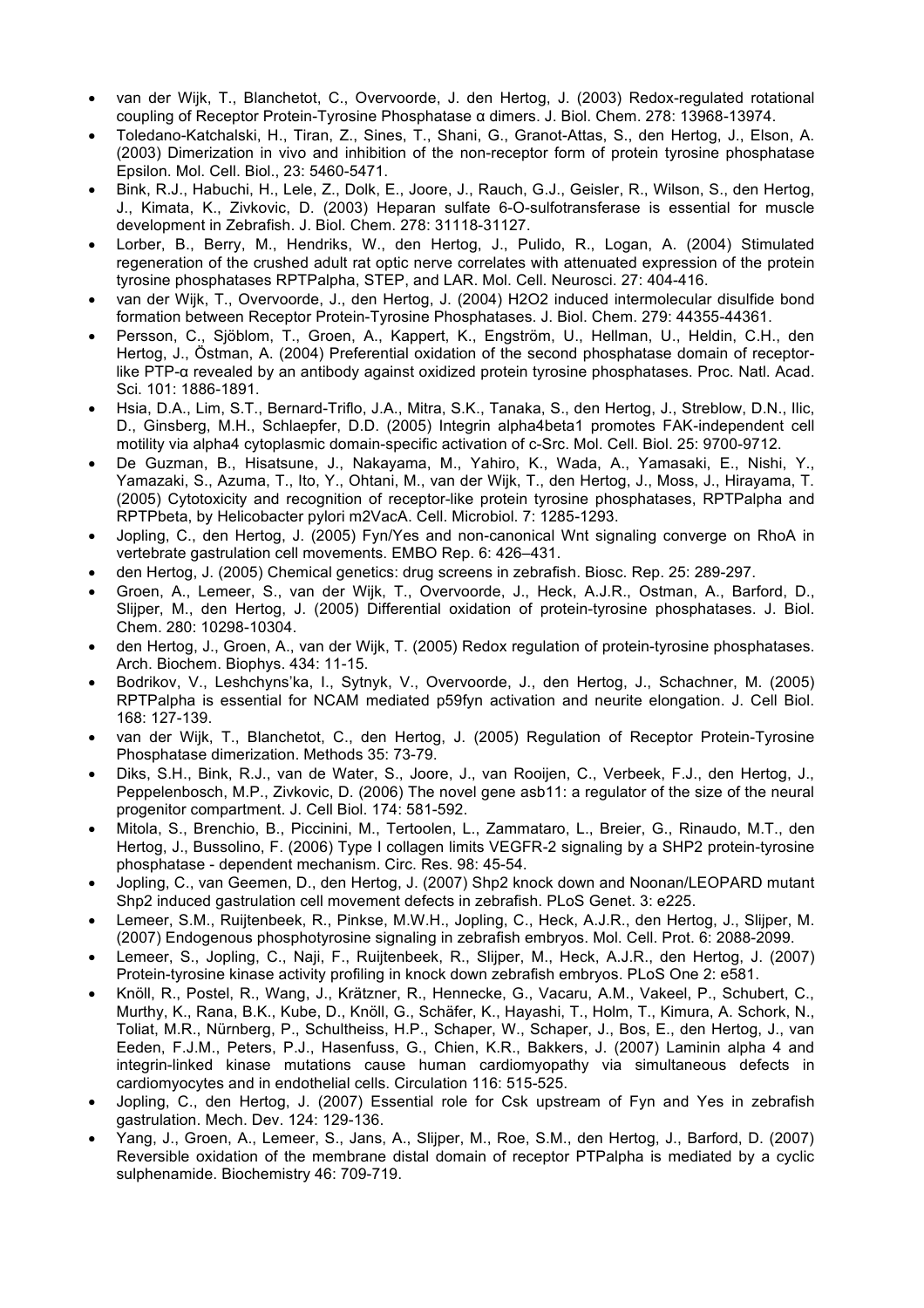- Rodriguez, F., Vacaru, A., Overvoorde, J. and den Hertog, J. (2008) The receptor protein-tyrosine phosphatase, Dep1, acts in arterial/venous cell fate decisions in zebrafish development. Dev. Biol. 324, 122-130
- Lemeer, S., Jopling, C., Gouw, J., Mohammed, S., Heck, A.J.R., Slijper, M. and den Hertog, J. (2008) Comparative phosphoproteomics of zebrafish Fyn/Yes morpholino knockdown embryos. Mol. Cell. Prot., 7, 2176-2187
- Bodrikov, V., Sytnyk, V., Leshchyns'ka, I., den Hertog, J. and Schachner, M. (2008) NCAM induces CaMKIIalpha-mediated RPTPalpha phosphorylation to enhance its catalytic activity and enhance neurite outgrowth. J. Cell Biol., 182, 1185-1200.
- Cid, V.J., Rodrıguez-Escudero, I., Andres-Pons, A., Roma-Mateo, C., Gil, A., den Hertog, J., Molina, M. and Pulido, R. (2008) Assessment of PTEN tumor suppressor activity in nonmammalian models: the year of the yeast. Oncogene, 27, 5431-5442
- Groen, A., Overvoorde, J., van der Wijk, T. and den Hertog, J. (2008) Redox regulation of dimerization of the Receptor Protein-Tyrosine Phosphatases RPTPα, LAR, RPTPμ and CD45. FEBS J. 275, 2597–2604
- Bispo de Jesus, M, Zambuzzi, W.F., Ruela de Sousa, R.R., Areche, C., Santos de Souza, A.C., Aoyama, H., Schmeda-Hirschmann, G., Rodríguez, J.A., Monteiro de Souza Brito, A.R., Peppelenbosch, M.P., den Hertog, J., de Paula, E., Ferreira, C.V. (2008) Ferruginol suppresses survival signaling pathways in androgen-independent human prostate cancer cells. Biochimie, 90, 843-854
- Lemeer, S., Pinkse, M.W.H., Mohammed, S., van Breukelen, B., den Hertog, J. Slijper, M. and Heck, A.J.R. (2008) On-line automated zebrafish phosphoproteomics; From large-scale analysis down-to a single embryo. J. Prot. Res. 7, 1555-1564
- den Hertog, J. Östman, A and Böhmer, F.-D. (2008) Regulation of protein-tyrosine phosphatases. FEBS J. 275, 831–847
- Faucherre, A., Taylor, G.S., Overvoorde, J., Dixon, J.E. and den Hertog, J. (2008) Zebrafish pten genes have overlapping and non-redundant functions in tumorigenesis and embryonic development. Oncogene 27, 1079–1086
- Vacaru, A.M. and den Hertog, J. (2009) Reciprocal regulation of RPTPalpha and Src. Rom. J. Biochem. 46, 187-197
- den Hertog J, van Eekelen M (2009) Zebrafish and phosphatase function. Handbook of Cell Signaling, Bradshaw R, Dennis E (eds) Chapter 101.
- van Eekelen M, Overvoorde J, van Rooijen C and den Hertog J. (2010) Identification and expression of the family of classical protein-tyrosine phosphatases in zebrafish. PLoS ONE 5, e12573
- Vacaru AM, den Hertog J. (2010) Serine dephosphorylation of RPTP{alpha} in mitosis induced Src binding and activation. Mol Cell Biol. 30, 2850-2861
- van Eekelen M, Runtuwene V, Overvoorde J, den Hertog J. (2010) RPTPalpha and PTPepsilon signaling via Fyn/Yes and RhoA is essential for zebrafish convergence and extension cell movements during gastrulation. Dev Biol. 340, 626-639
- Vacaru, A.M. and den Hertog, J. (2010) Catalytically active membrane-distal phosphatase domain of RPTPα is required for Src activation. FEBS J. 277, 1562–1570
- Boersema PJ, Foong LY, Ding VM, Lemeer S, van Breukelen B, Philp R, Boekhorst J, Snel B, den Hertog J, Choo AB, Heck AJ. (2010) In depth qualitative and quantitative profiling of tyrosine phosphorylation using a combination of phosphopeptide immuno-affinity purification and stable isotope dimethyl labeling. Mol Cell Prot. 9, 84-99
- Gutierrez A, Grebliunaite R, Feng H, Kozakewich E, Zhu S, Guo F, Payne E, Mansour M, Dahlberg SE, Neuberg DS, den Hertog J, Prochownik EV, Testa JR, Harris M, Kanki JP, Look AT (2011) Pten Mediates Myc Oncogene Dependence in a Conditional Zebrafish Model of T-ALL. J Exp Med, 208, 1595-1603
- Runtuwene V, van Eekelen M, Overvoorde J, Rehmann H, Yntema HG, Nillesen WM, van Haeringen A, van der Burgt I, Burgering B, den Hertog J (2011) Noonan syndrome gain-of-function mutations in NRAS cause zebrafish gastrulation defects. Dis Mod Mech 4, 393-399
- Ferreira PA, Ruela-de-Sousa RR, Queiroz KC, Souza AC, Milani R, Pilli RA, Peppelenbosch MP, den Hertog J, Ferreira CV (2012) Knocking Down Low Molecular Weight Protein Tyrosine Phosphatase (LMW-PTP) Reverts Chemoresistance through Inactivation of Src and Bcr-Abl Proteins. PLoS ONE 7, e44312
- van Eekelen M, Runtuwene V, Masselink W, den Hertog J (2012) Pair-Wise Regulation of Convergence and Extension Cell Movements by Four Phosphatases via RhoA. PLoS ONE 7, e35913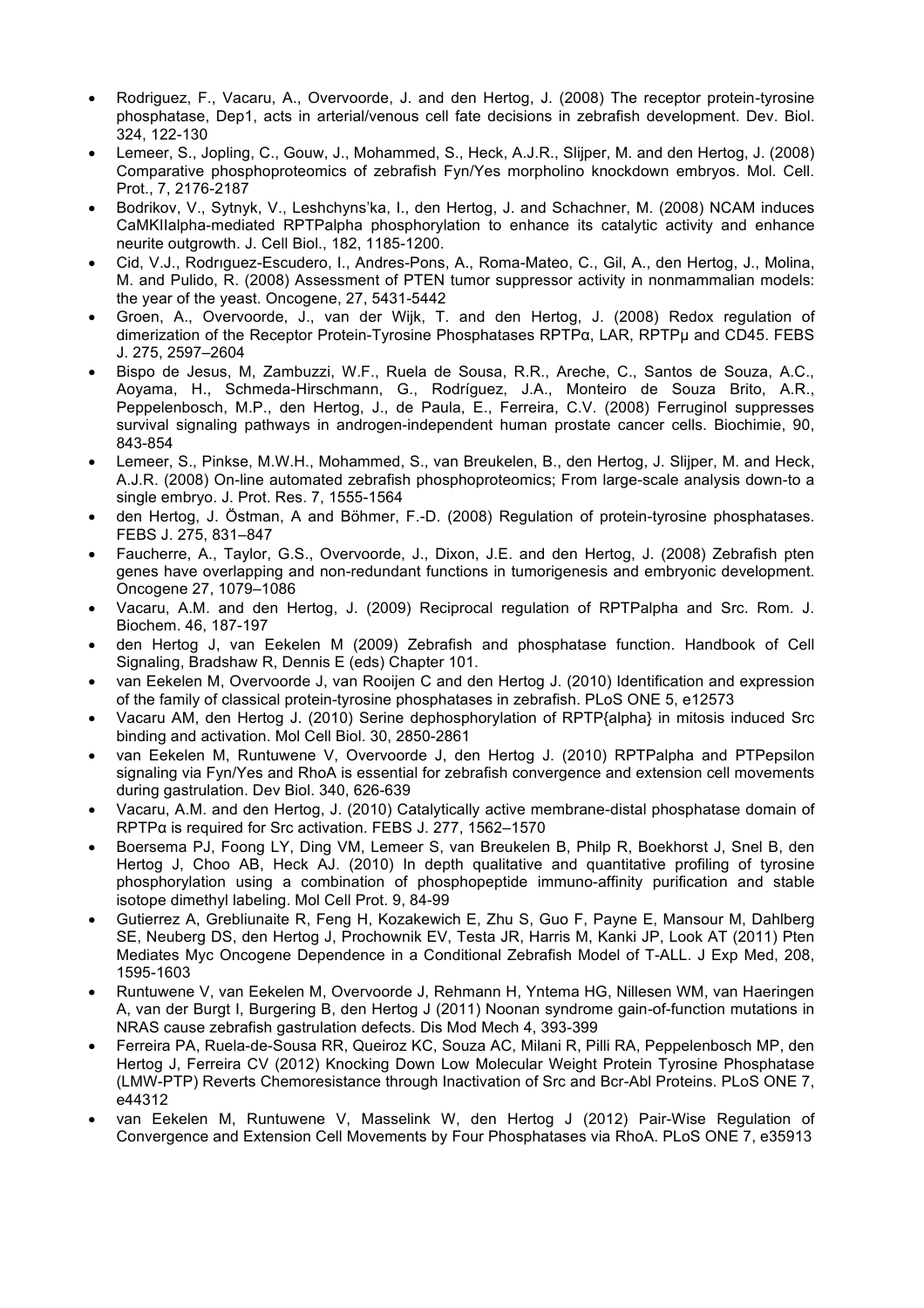- Choorapoikayil S, Kuiper RV, de Bruin A, den Hertog J (2012) Haploinsufficiency of the genes encoding the tumor suppressor Pten predisposes zebrafish to hemangiosarcoma. Dis Mod Mech, 5, 241-247
- Noël ES, Verhoeven M, Lagendijk AK, Tessadori F, Smith K, Choorapoikayil S, den Hertog J, Bakkers J (2013) A Nodal-independent and tissue-intrinsic mechanism controls heart-looping chirality. Nat Commun 4, 2754
- Choorapoikayil S, Weijts B, Kers R, de Bruin A, den Hertog J (2013) Loss of Pten promotes angiogenesis and enhanced vegfaa expression in zebrafish. Dis Mod Mech, 6, 1159-1166
- Choorapoikayil S, Overvoorde J, den Hertog J (2013) Deriving Cell Lines from Zebrafish Embryos and Tumors. Zebrafish, 10, 316-325
- Hendriks WJ, Elson A, Harroch S, Pulido R, Stoker A, den Hertog J (2013) Protein tyrosine phosphatases in health and disease. FEBS J, 280, 708–730
- Böhmer F, Szedlacsek S, Tabernero L, Ostman A, den Hertog J (2012) Protein tyrosine phosphatase structure-function relationships in regulation and pathogenesis. FEBS J., 280, 413–431
- Kanwal Z, Zakrzewska A, den Hertog J, Spaink HP, Schaaf MJM, Meijer AH (2013) Deficiency in hematopoietic phosphatase Ptpn6/Shp1 hyperactivates the innate immune system and impairs control of bacterial infections in zebrafish embryos. J. Immunol., 190, 1631-1645
- Guida V, Ferese R, Rocchetti M, Bonetti M, Sarkozy A, Cecchetti S, Gelmetti V, Lepri F, Copetti M, Lamorte G, Digilio MC, Marino B, Zaza A, den Hertog J, Dallapiccola B, De Luca A (2013) A variant in the carboxyl-terminus of connexin 40 alters GAP junctions and increases risk for tetralogy of Fallot. Eur J Hum Gen 21, 69-75
- Finkelshtein E, Lotinun S, Levy-Apter E, Arman E, den Hertog J, Baron R and Elson A (2014) Protein tyrosine phosphatases Epsilon and Alpha perform non-redundant roles in osteoclasts. Mol Biol Cell, 25, 1808-1818
- Albers HMHG, Kuijl C, Bakker J, Hendrickx L, Wekker S, Farhou N, Liu N, Blasco-Moreno B, Scanu T, den Hertog J, Celie P, Ovaa H and Neefjes J (2014) Integrating chemical and genetic silencing strategies to identify host kinase-phosphatase inhibitor networks that control bacterial infection. ACS Chem Biol 9, 414-422
- van Ameijde J, Overvoorde J, Knapp S, den Hertog J, Ruijtenbeek R, Liskamp RM (2014) A versatile spectrophotometric protein tyrosine phosphatase assay based on 3-nitrophosphotyrosine containing substrates. Anal Biochem. 448C, 9-13
- Paardekooper Overman J and den Hertog J (2014) Zebrafish as a model to study PTPs during development. Methods 65, 247-253
- Pulido R, Baker SJ, Barata JT, Carracedo A, Cid VJ, Chin-Sang ID, Davé V, den Hertog J, Devreotes P, Eickholt BJ, Eng C, Furnari FB, Georgescu MM, Gericke A, Hopkins B, Jiang X, Lee SR, Lösche M, Malaney P, Matias-Guiu X, Molina M, Pandolfi PP, Parsons R, Pinton P, Rivas C, Rocha RM, Rodríguez MS, Ross AH, Serrano M, Stambolic V, Stiles B, Suzuki A, Tan SS, Tonks NK, Trotman LC, Wolff N, Woscholski R, Wu H, Leslie NR (2014) A Unified Nomenclature and Amino Acid Numbering for Human PTEN. Sci Signal 7, pe15.
- Paardekooper Overman J, Yi JS, Bonetti M, Soulsby M, Preisinger C, Stokes MP, Hui L, Silva JC, Overvoorde J, Giansanti P, Heck AJR, Kontaridis MI, den Hertog J and Bennett AM (2014) PZR coordinates Noonan and LEOPARD syndrome signaling in zebrafish and mice. Mol Cell Biol 34, 2874–2889
- Bonetti M, Paardekooper Overman J, Tessadori F, Noël E, Bakkers J and den Hertog J (2014) Noonan and LEOPARD syndrome Shp2 variants induce heart displacement defects in zebrafish. Development 141, 1961-1970
- Bonetti M, Rodriguez-Martinez V, Paardekooper Overman J, Overvoorde J, van Eekelen M, Jopling C and den Hertog J (2014) Distinct and overlapping functions of ptpn11 genes in zebrafish development. PLOS ONE, 9, e94884.
- Choorapoikayil S, Kers R, Herbomel P, Kissa K and den Hertog J (2014) Pivotal role of Pten in the balance between proliferation and differentiation of hematopoietic stem cells in zebrafish. Blood 123, 184-190
- Leslie NR and den Hertog J (2014) Mutant PTEN in cancer: worse than nothing. Cell 157, 527-529
- Paardekooper Overman J, Preisinger C, Prummel K, Bonetti M, Giansanti P, Heck A and den Hertog J (2014) Phosphoproteomics-mediated identification of Fer kinase as a target of mutant Shp2 in Noonan and LEOPARD syndrome. PLoS ONE 9, e106682
- Stumpf M, Choorapoikayil S and den Hertog J (2015) Pten function in zebrafish: Anything but a fish story. Methods, 77-78, 191-196
- Vissers LELM, Bonetti M, Paardekooper Overman J, Nillesen WM, Frints SGM, de Ligt J, Zampino G, Justino A, Machado JC, Schepens M, Brunner HG, Veltman JA, Scheffer H, Gros P, Costa JL,